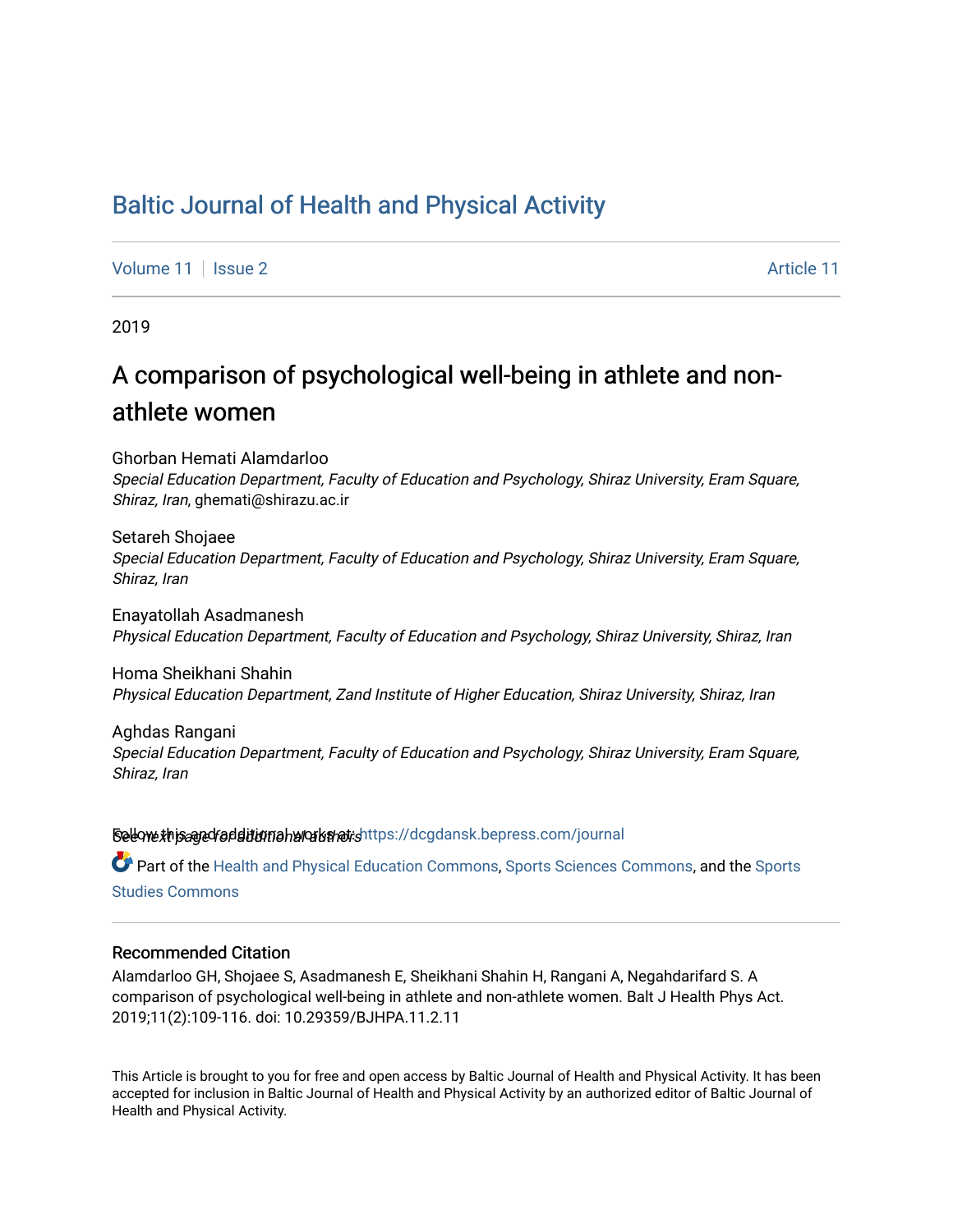# A comparison of psychological well-being in athlete and non-athlete women

### Authors

Ghorban Hemati Alamdarloo, Setareh Shojaee, Enayatollah Asadmanesh, Homa Sheikhani Shahin, Aghdas Rangani, and Sara Negahdarifard

This article is available in Baltic Journal of Health and Physical Activity: [https://dcgdansk.bepress.com/journal/vol11/](https://dcgdansk.bepress.com/journal/vol11/iss2/11) [iss2/11](https://dcgdansk.bepress.com/journal/vol11/iss2/11)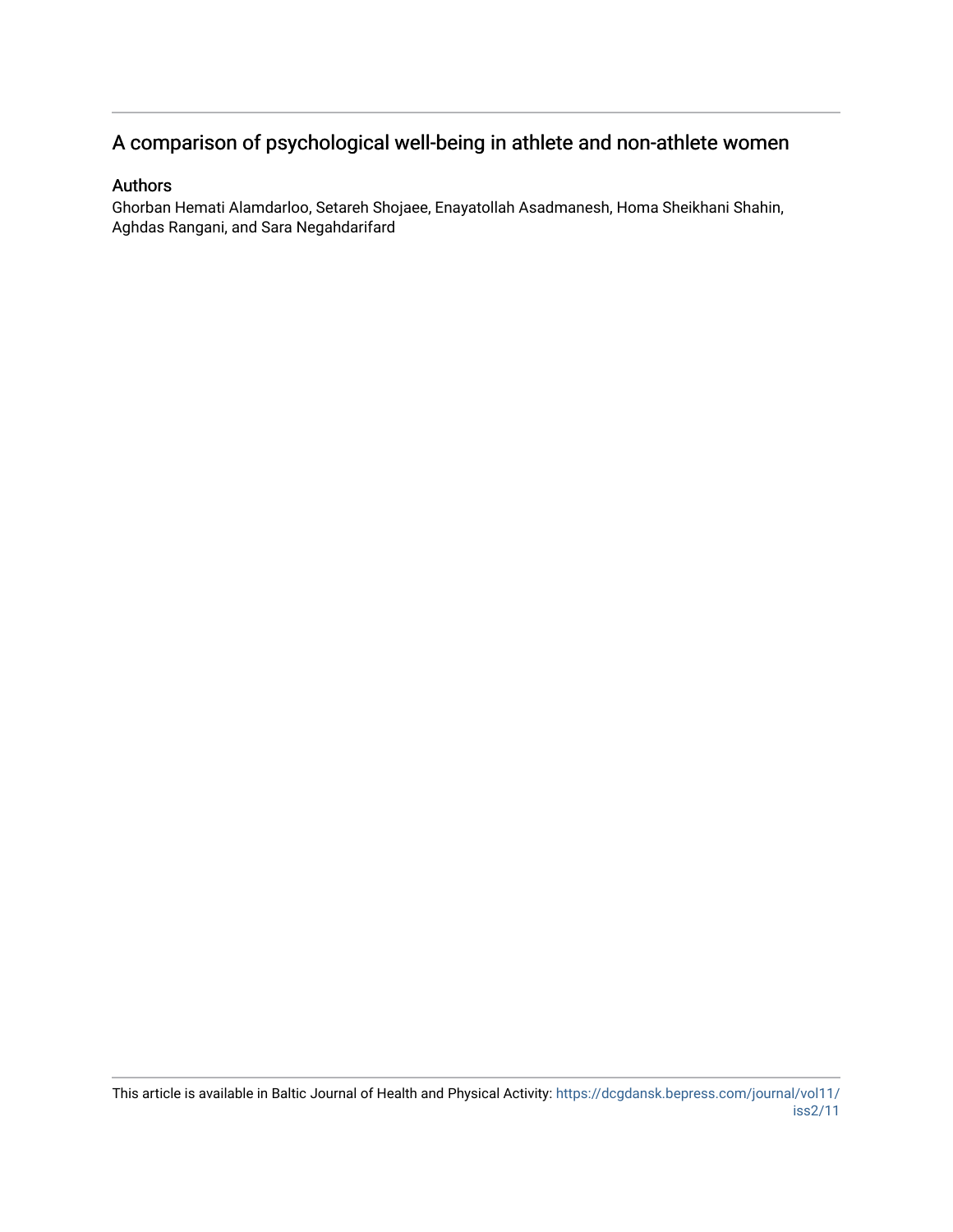# **A comparison of psychological well-being in athlete and non-athlete women**

#### **Authors' Contribution:**

**A** Study Design **B** Data Collection **C** Statistical Analysis **D** Data Interpretation **E** Manuscript Preparation **F** Literature Search **G** Funds Collection

Ghorban Hemati Alamdarloo<sup>1 ABCDEFG</sup>, Setareh Shojaee<sup>1 ABCDEFG</sup>, Enayatollah **Asadmanesh2 ABCDEFG, Homa Sheikhani Shahin3 ABCDEFG, Aghdas Rangani1 ABCDEFG, Sara Negahdarifard2 ABCDEFG**

- <sup>1</sup> Special Education Department, Faculty of Education and Psychology, Shiraz University, Eram Square, Shiraz, Iran
- 2 Physical Education Department, Faculty of Education and Psychology, Shiraz University, Shiraz, Iran
- 3 Physical Education Department, Zand Institute of Higher Education, Shiraz University, Shiraz, Iran

| abstract                     |                                                                                                                                                                                                                                                                                                                                                                                                                                                                                                                                                                                                                                                                                                                                                                                                                                                  |
|------------------------------|--------------------------------------------------------------------------------------------------------------------------------------------------------------------------------------------------------------------------------------------------------------------------------------------------------------------------------------------------------------------------------------------------------------------------------------------------------------------------------------------------------------------------------------------------------------------------------------------------------------------------------------------------------------------------------------------------------------------------------------------------------------------------------------------------------------------------------------------------|
| <b>Background:</b>           | The present study was aimed to compare psychological well-being in athlete and non-athlete women.                                                                                                                                                                                                                                                                                                                                                                                                                                                                                                                                                                                                                                                                                                                                                |
| <b>Material and methods:</b> | The statistical population of the present study included all athlete and non-athlete women in Shiraz,<br>Iran. The sample consisted of 764 subjects (382 athletes, 382 non- athletes), of which the athlete and<br>non-athlete samples were selected by Gerjesy and Morgan' sample size table and purposeful sampling<br>method, respectively. Also, Ryff's psychological well-being scale (Ryff, 1989) was used for measuring<br>subjects' psychological well-being. Independent t-test and multivariate analysis of variance (MANOVA)<br>tests were used for data analysis.                                                                                                                                                                                                                                                                    |
| <b>Results:</b>              | The results showed a significant difference between athlete and non-athlete women in terms of their<br>psychological well-being and its subscales ( $p < .01$ ).                                                                                                                                                                                                                                                                                                                                                                                                                                                                                                                                                                                                                                                                                 |
| <b>Conclusions:</b>          | According to this finding, it can be concluded that psychological well-being is better in athlete compared<br>to non-athlete women. Therefore, it can be argued that sport activities are effective in improving the<br>psychological well-being of women.                                                                                                                                                                                                                                                                                                                                                                                                                                                                                                                                                                                       |
| Key words:                   | psychological well-being, athletes, non-athletes, women.                                                                                                                                                                                                                                                                                                                                                                                                                                                                                                                                                                                                                                                                                                                                                                                         |
| article details              |                                                                                                                                                                                                                                                                                                                                                                                                                                                                                                                                                                                                                                                                                                                                                                                                                                                  |
|                              |                                                                                                                                                                                                                                                                                                                                                                                                                                                                                                                                                                                                                                                                                                                                                                                                                                                  |
|                              | Article statistics: Word count: 2,330; Tables: 5; Figures: 0; References: 37                                                                                                                                                                                                                                                                                                                                                                                                                                                                                                                                                                                                                                                                                                                                                                     |
| <b>Full-text PDF:</b>        | Received: January 2019; Accepted: May 2019; Published: June 2019                                                                                                                                                                                                                                                                                                                                                                                                                                                                                                                                                                                                                                                                                                                                                                                 |
|                              | http://www.balticsportscience.com<br><b>Copyright</b> © Gdansk University of Physical Education and Sport, Poland                                                                                                                                                                                                                                                                                                                                                                                                                                                                                                                                                                                                                                                                                                                                |
| Indexation:                  | Celdes, Clarivate Analytics Emerging Sources Citation Index (ESCI), CNKI Scholar (China National Knowledge<br>Infrastructure), CNPIEC, De Gruyter-IBR (International Bibliography of Reviews of Scholarly Literature in the Humanities<br>and Social Sciences), De Gruyter - IBZ (International Bibliography of Periodical Literature in the Humanities and Social<br>Sciences), DOAJ, EBSCO - Central & Eastern European Academic Source, EBSCO - SPORTDiscus, EBSCO Discovery<br>Service, Google Scholar, Index Copernicus, J-Gate, Naviga (Softweco, Primo Central (ExLibris), ProQuest-Family Health,<br>ProQuest-Health & Medical Complete, ProQuest-Illustrata: Health Sciences, ProQuest-Nursing & Allied Health Source,<br>Summon (Serials Solutions/ProQuest, TDOne (TDNet), Ulrich's Periodicals Directory/ulrichsweb, WorldCat (OCLC) |
| <b>Funding:</b>              | This research conducted by financial support of Sports and Youth Organization of Fars Province in Iran which is<br>hereby acknowledged.                                                                                                                                                                                                                                                                                                                                                                                                                                                                                                                                                                                                                                                                                                          |
|                              | <b>Conflict of interests:</b> Authors have declared that no competing interest exists.                                                                                                                                                                                                                                                                                                                                                                                                                                                                                                                                                                                                                                                                                                                                                           |
| <b>Corresponding author:</b> | Corresponding author: Ghorban Hemati Alamdarloo, Faculty of Education and Psychology, Special Education Department,<br>Shiraz University, Eram Square, Shiraz, Iran; phone no.: +98-711-6134654; fax: +98-711-6286441; e-mail: ghemati@<br>shirazu.ac.ir.                                                                                                                                                                                                                                                                                                                                                                                                                                                                                                                                                                                        |

International (http://creativecommons.org/licenses/by-nc/4.0/), which permits use, distribution, and reproduction in any medium, provided the original work is properly cited, the use is non-commercial and is otherwise in compliance with the license.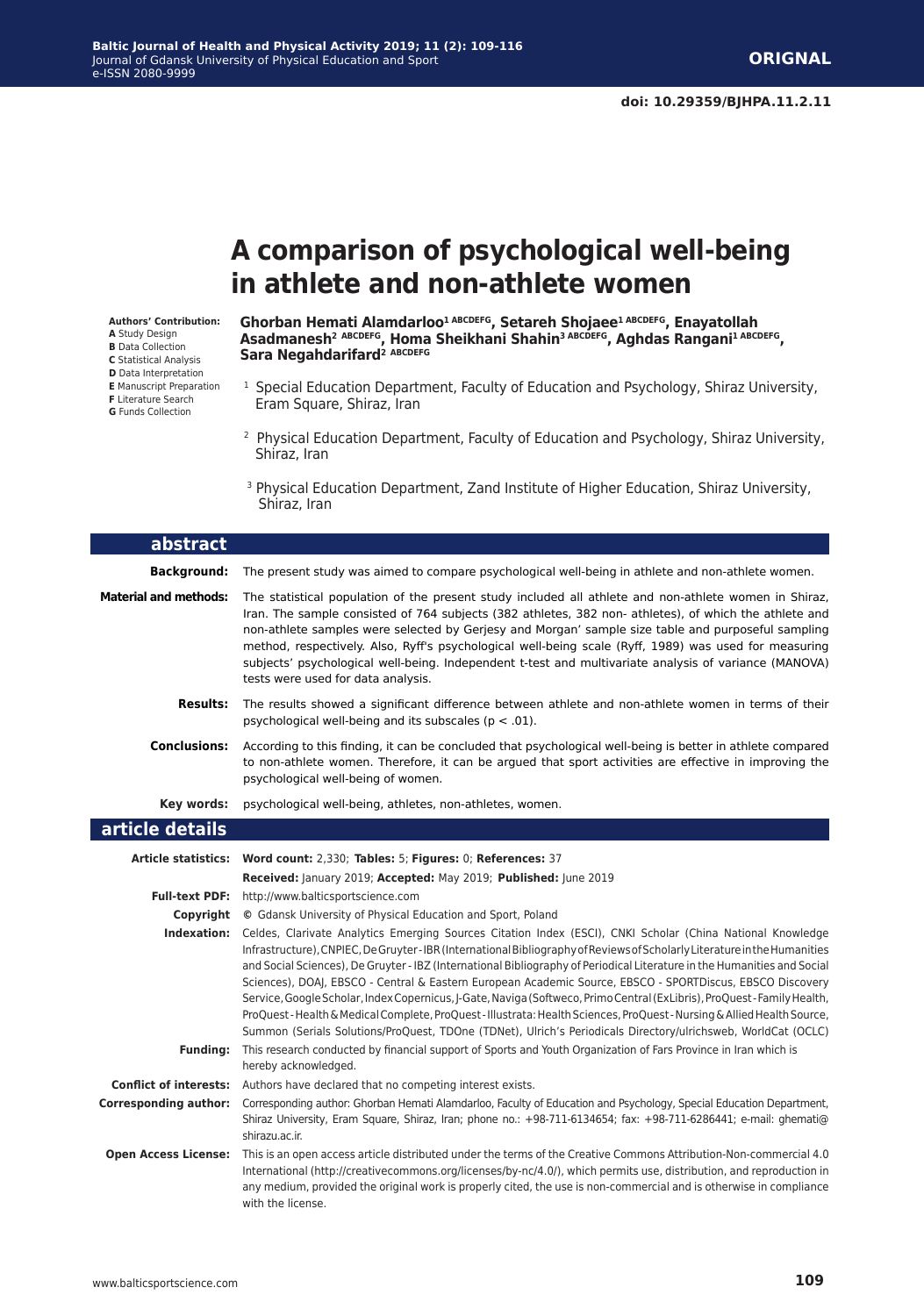# **introduction**

Health is defined as a state of complete physical, psychological, and social wellbeing, which is important to humans [1, 2]. Mental health is also a form of wellbeing that helps people find their potential aptitude and abilities in personal, social, and work life [3]. On the other hand, psychological well-being is a general concept used to describe mental health and is interpreted in various ways [4]. With such a description, the concepts of psychological well-being and positive mental health can be used interchangeably [5]. In fact, psychological well-being can be considered a form of psychological and emotional flexibility that allows people to enjoy life [1]. In general, psychological well-being involves different aspects, such as happiness and pleasure [4], good experiences and finding meaning in life [6], having a good mood and positive emotions and satisfaction with life [7]. In the past decade, Ryff [8] presented a model of psychological wellbeing that was widely used in the world. In this model, the six dimensions of selfacceptance (the ability to see and accept one's own strengths and weaknesses), positive relationships with others (having close and valuable relationships with important people in one's life), having autonomy (ability to follow demands and actions based on personal principles, even if they are opposed to the customs and social demands), having a purpose in life (having goals that direct one's life), personal growth (the actualization of one's talents and abilities over time and throughout life), and environmental mastery (ability to adjust and manage life affairs, especially daily life issues) as the determinants of psychological wellbeing [5, 9, 10]. Therefore, psychological well-being results from the balance between expectations and individuals' achievements in different fields of work, life, health, material condition, emotional, and interpersonal relationships [10]. Thus, according to the concept of psychological well-being, it seems that exercise can affect the dimensions of psychological well-being [11]. This proposition is not unwarranted since one of the theoretical models in the study of sport psychology is the positive psychological approach, which examines people's abilities, strengths and talents, and psychological well-being is one of the concepts considered and studied in positive psychology [8]. On the other hand, studies have shown that sports activities play an important role in reducing mental health problems and increasing psychological well-being [12, 13]. In this regard, Penedo and Dahn [14], Keyes [15], and Ghiami et al. [11] conducted studies in which they showed that those participating in physical activities had better lifestyles and enjoyed physical and mental health. Accordingly, and as it can be noticed, there is a link between individuals' lifestyles and doing physical activities, because psychological well-being has a positive effect on people's lives [14], and theories support the impact of physical activity on psychological well-being [11]. Therefore, the present study was conducted aiming to compare psychological well-being in athlete and non-athlete women in order to fill the research gap, find a scientific response to the hypothesis that athlete women have better psychological well-being than non-athlete women, and take the necessary measures to promote the psychological well-being of women.

# **material and method**

# **population, sample, and sampling method**

The research method was causal-comparative. The statistical population of the study included all athlete and non-athlete women in Shiraz, Iran. In the present study, the athlete sample was selected using Gerjesy and Morgan's sample size table method. After receiving the total statistical population for the athlete women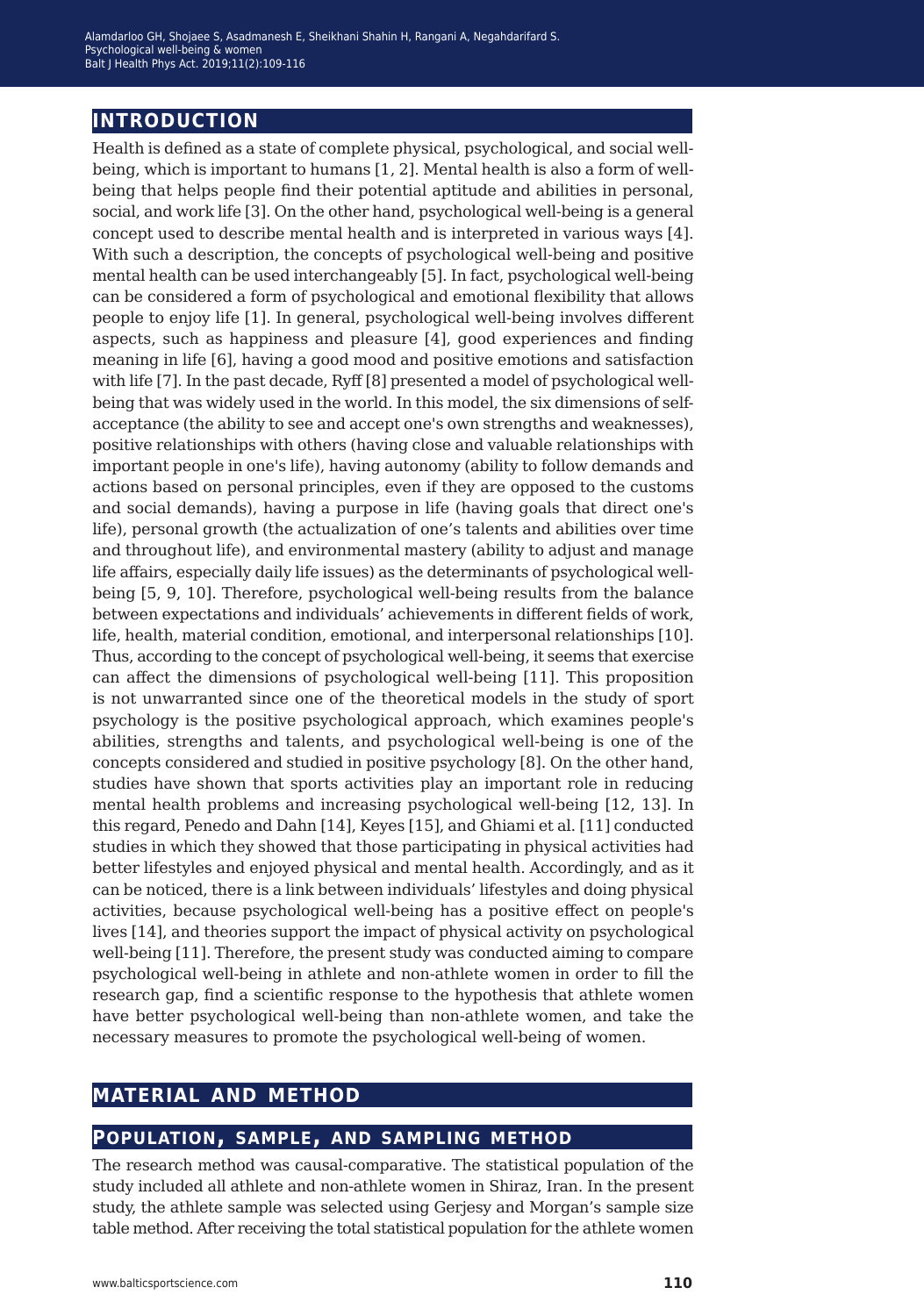from the active sport boards of Shiraz (the total number of athletes women in Shiraz was 47,442 in 2015), 382 were selected as the athletes sample. The sample of non-athlete women was also 382 who were selected by a purposeful sampling method. In other words, after completing the questionnaire, the athlete participant was asked to introduce a non-athlete friend who would meet the study inclusion criterion. That is how in both samples, athlete and non-athlete, there were the same numbers of participants. It is worth noting that athlete women had at least 5 years of continuous sporting experience in team and individual sports while and non-athlete women had no sports activity for at least 5 years.

The sample characteristics for athlete and non-athlete women are presented in Table 1. There were no significant differences in the mean age, educational level, and family income between the two groups (see Table 1).

|                                                                                        | Athlete women<br>$(n = 382)$ | Non-athlete women<br>$(n = 382)$ |
|----------------------------------------------------------------------------------------|------------------------------|----------------------------------|
| Mean age (years) (SD)                                                                  | 26.09 (8.32)                 | 26.88 (8.65)                     |
| Range (years)                                                                          | 19-60                        | 18-60                            |
| Educational level $(\%)$ : < 12 years $(> 12$ years)                                   | 31.68 (68.32)                | 32.72 (67.28)                    |
| Family income (%): (≤10,000,000 IRR,<br>10,000,001-30,000,000 IRR, ≥30,000,001<br>IRR) | (28.9, 50.00, 21.1)          | (23.1, 52.3, 24.6)               |

Table 1. Sample characteristics for athlete and non-athlete women

#### $USS1 = 47730$  IRR

### **instruments**

A shortened form of Ryff's psychological well-being scale [8] was used in this study. It featured 18 items and 6 subscales including self-acceptance, positive relations with others, autonomy, environmental mastery, purpose in life, and personal growth. This scale is a six-point Likert scale from strongly disagree (score 1) to strongly agree (score 6). Negatively worded items are reverse scored so that higher scores on each subscale represent higher perceived positive functioning in the corresponding area. Also, higher scores for all 18 items indicate higher overall psychological well-being. For this 18-item version, Li [16] indicated that factor loadings were at least .60, and the reliability alpha coefficients were .92 and .60–.75 for its six subscales. That 18-item version of RPWB correlates well with the Geriatric Depression Scale (GDS)-15, and the quality of life criteria indicate very acceptable criterion-related validities. Additionally, the correlation between the 18-item version of RPWB and the main version of RPWB scale ranged from .70 to .89 [9, 17]. It should be noted that the participants individually completed the paper-and-pencil form of the 18-item version of RPWB.

### **ethical considerations**

Athlete and non-athlete women gave consent for their participation in this study. The participants were aware of the purpose of the study, and they had the right to leave the study at any time they happened to wish so. They were assured that all their information would remain confidential. The ethical review board of the regional Sports and Youth Organization approved the study.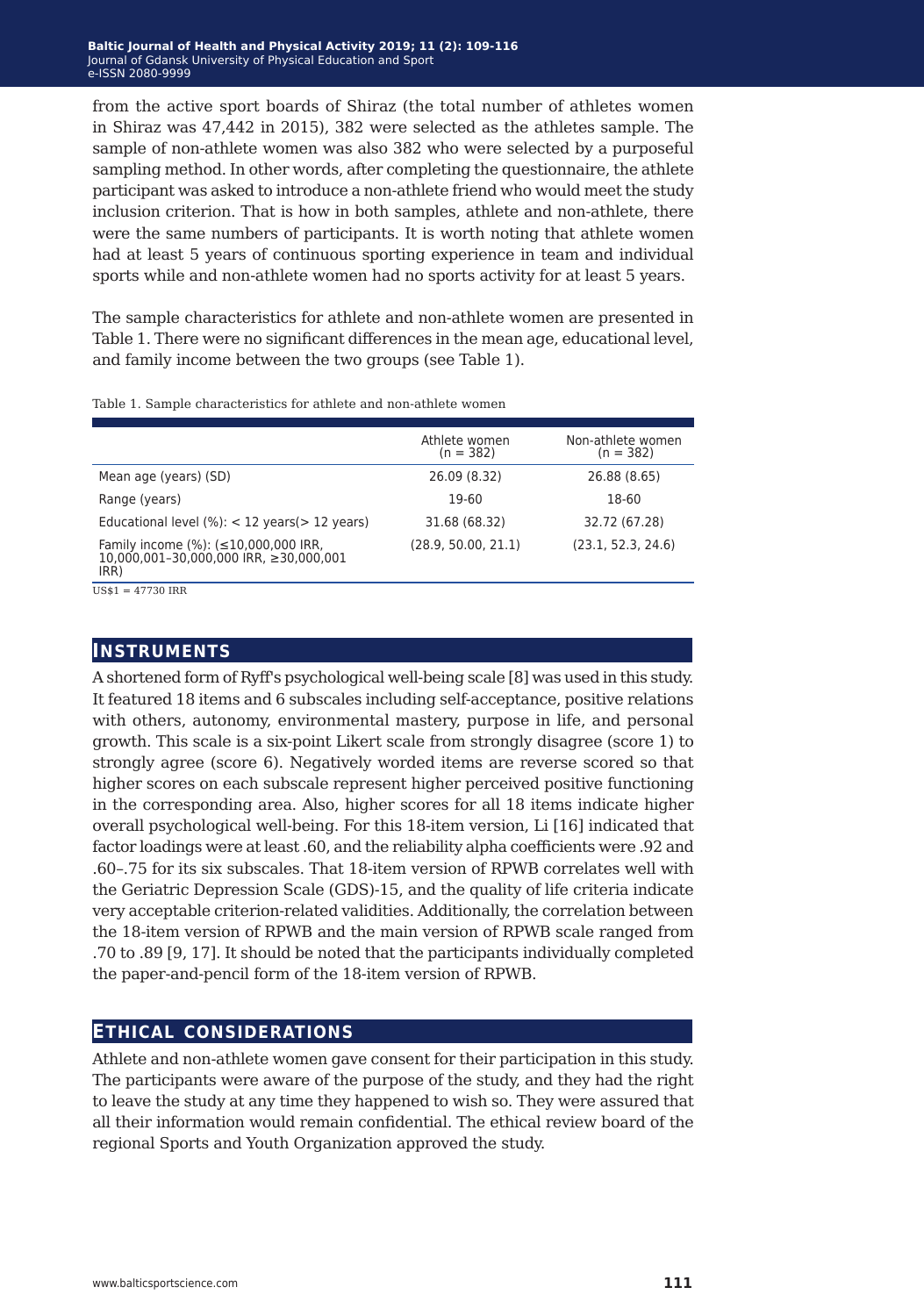## **results**

Table 2 presents the scores of psychological well-being and its subscales in athlete and non-athlete women

| Groups                         | Athlete women |      | Non-athlete women |      |
|--------------------------------|---------------|------|-------------------|------|
| Dependent variable             | M             | SD   | M                 | SD   |
| Total psychological well-being | 83.71         | 7.90 | 79.21             | 8.79 |
| Self-acceptance                | 14.46         | 2.01 | 13.75             | 2.71 |
| Positive relations with others | 14.37         | 2.71 | 13.17             | 2.97 |
| Autonomy                       | 12.18         | 2.71 | 11.11             | 2.01 |
| Environmental mastery          | 14.71         | 2.02 | 14.13             | 2.23 |
| Purpose in life                | 13.10         | 2.29 | 12.49             | 2.24 |
| Personal growth                | 14.94         | 2.16 | 14.60             | 2.54 |

Table 2. Mean and standard deviation of psychological well-being and its subscales in two groups

As shown in Table 2, there is a difference between the means of the two groups. To examine this difference, independent t-test and multivariate analysis of variance were used.

Actually, in order to test the hypothesis that athlete women had better psychological well-being than non-athlete women, independent t-test was used, and the results are presented in Table 3. It is worth noting that the results of Kolmogorov-Smirnov test showed that the distribution of data in all research variables was normal  $(P > .05)$ . Also, in order to examine the homogeneity of variance, Levine test was used. This test was not significant for the total score of psychological well-being  $(P \ge .05)$ ; thus, the use of the independent t-test was possible.

| Variables                   | Groups                   | n   | M     | <b>SD</b> |      | Df  | P    |
|-----------------------------|--------------------------|-----|-------|-----------|------|-----|------|
| Psychological<br>Well-being | Athlete<br>women         | 382 | 83.71 | 7.90      | 7.44 | 762 | .001 |
|                             | Non-<br>athlete<br>women | 382 | 79.21 | 8.79      |      |     |      |

Table 3. The results of Independent T-test for Psychological Well-being in two groups

As it can be observed from Table 3, there is a significant difference between athlete and non-athlete women in terms of their psychological well-being. The average score of non-athlete women in psychological well-being was lower than the average score of athlete women  $[T = 7.43, P < .01]$ . Moreover, to test the hypothesis that there was a significant difference between the subscales of psychological well-being in athlete and non-athlete women, multivariate analysis of variance test was used. Before performing the multivariate analysis of variance, the Levin test was first used to determine the homogeneity of variances, but this test was not significant for any of the variables ( $P \ge .05$ ). As a result, the use of MANOVA was permissible. Also, the homogeneity of variance and covariance matrices were examined by the Box's M Test. The results showed that the Box's M value was not significant ( $P \ge .05$ ); consequently, the homogeneity between the covariates was established. It is worth noting that the results of the Kolmogorov-Smirnov test showed that the distribution of data in all research variables was normal  $(P > .05)$ .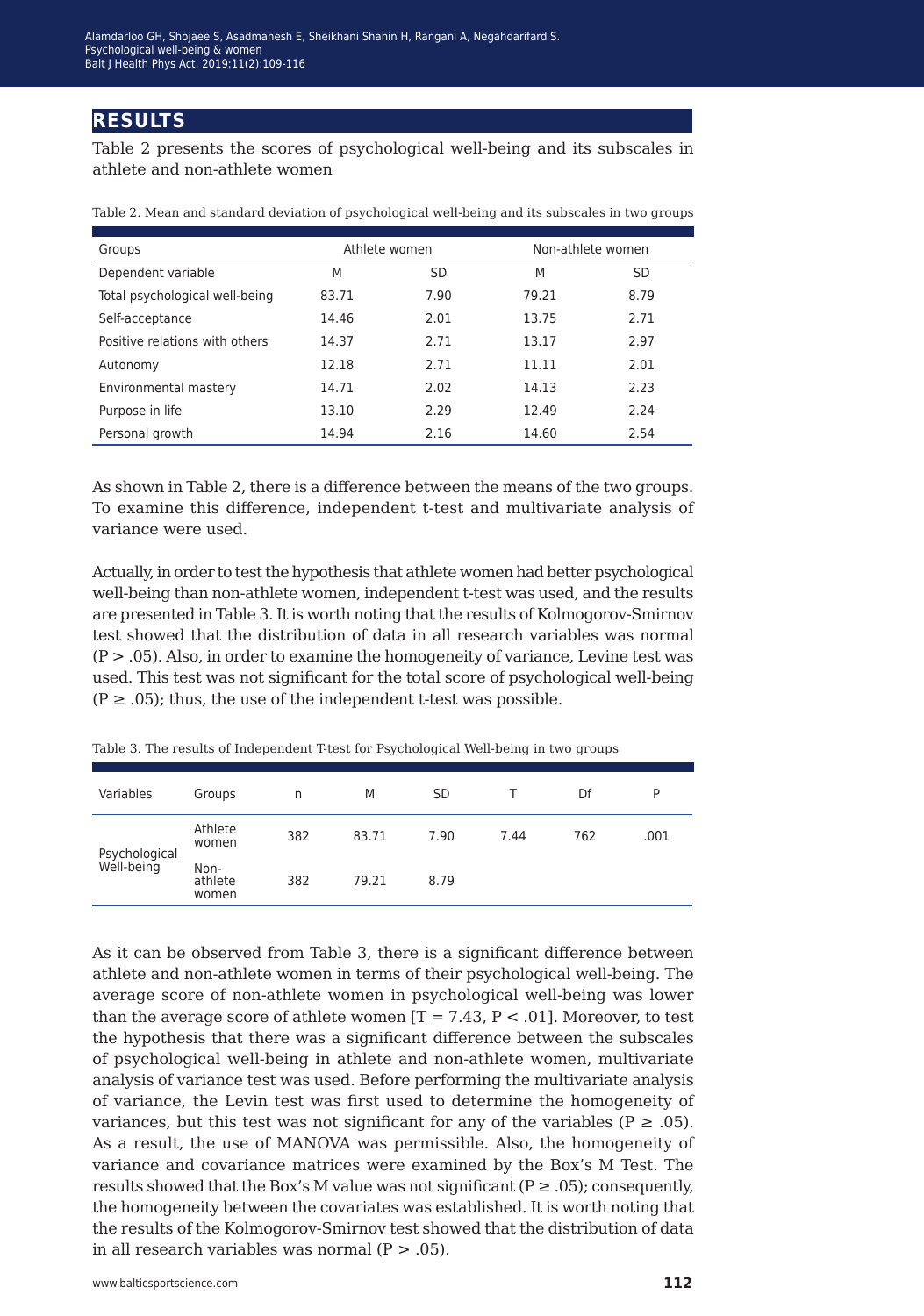Baltic Journal of Health and Physical Activity 2019; 11 (2): 109-116 Journal of Gdansk University of Physical Education and Sport Journal of Gdansk University of Physical Education and Sport e-ISSN 2080-9999 e-ISSN 2080-9999

|  |  |  | Table 4. The results of MANOVA for the Subscales of Psychological Well-being in two groups |  |
|--|--|--|--------------------------------------------------------------------------------------------|--|
|  |  |  |                                                                                            |  |

| Effect |               | Value |       | Hypothesis df Error df |      |      |
|--------|---------------|-------|-------|------------------------|------|------|
| Group  | Wilks' Lambda | .905  | 13.04 | 6.000                  | 746. | 001. |

Based on the data shown in Table 4, the effect of group on the linear combination of dependent variables was significant. For this reason, MANOVA was used to determine for which of the dependent variables this effect was significant. The results are presented in Table 5.

Table 5. The Results of MANOVA for the Subscales of Psychological Well-being in two groups

| Variables                      | Sum of<br>squares | df | Mean<br>square | F     | P    |
|--------------------------------|-------------------|----|----------------|-------|------|
| Self-acceptance                | 82.252            |    | 82.252         | 14.47 | .001 |
| Positive relations with others | 252.695           |    | 252.695        | 31.37 | .001 |
| Autonomy                       | 201.324           |    | 201.324        | 35.52 | .001 |
| Environmental mastery          | 52.891            |    | 52.891         | 11.79 | .001 |
| Purpose in life                | 57.558            |    | 57.558         | 11.24 | .001 |
| Personal growth                | 13.332            |    | 13.332         | 2.44  | .001 |

As seen in Table 5, there was a significant difference between the mean scores of the athlete and non-athlete women in the subscale of self-acceptance  $(F = 14.46)$ , df = 1, P < .01). The mean scores of the athlete women in this subscale ( $\bar{X}$ = 14.46) were higher than those of the non-athlete women ( $\bar{X}$  = 13.75). Furthermore, a significant difference was observed between the mean scores of the athlete and non-athlete women in the subscale of positive relations with others  $(F = 31.36)$ ,  $df = 1, P < .05$ ). The mean scores of the athlete women in this subscale ( $\overline{X} = 14.37$ ) were higher than those of the non-athlete women ( $\bar{X}$  = 13.17). In addition, there was a significant difference between the mean scores of the athlete and nonathlete women in the subscale of autonomy  $(F = 35.51, df = 1, P < .05)$ . The mean scores of the athletes women in this subscale  $(\overline{X} = 12.18)$  were higher than those of the non-athlete women  $(X = 11.11)$ . Also, a significant difference was observed between the mean scores of the athlete and non-athlete women in the subscale of environmental mastery  $(F = 11.79, df = 1, P < .01)$ . The mean scores of the athlete women in this subscale  $(X = 14.71)$  were lower than those of the non-athlete women  $(X = 14.13)$ . Finally, a significant difference was observed between the mean scores of the athlete and non-athlete women in the subscale of purpose in life  $(F = 11.24, df = 1, P < .01)$ . The mean scores of the athlete women in this subscale  $(X = 13.10)$  were lower than those of the non-athlete women ( $\bar{X}$  = 12.49). There was no significant difference between the two groups with respect to 'personal growth'.

### **discussion**

The purpose of this study was to compare psychological well-being and its subscales in athlete and non-athlete women. The results showed that psychological wellbeing was better in athlete women compared to non-athlete women. In explaining these finding, we can say that physical activity leads to an improvement in the psychological well-being of individuals by increasing the positive aspects of their personality such as self-acceptance, positive relations with others, autonomy, environmental mastery, purpose in life, and personal growth [18–24]. Actually, physical activity and regular exercise lead to improvement in both mental and physical health status of humans [10, 23, 25].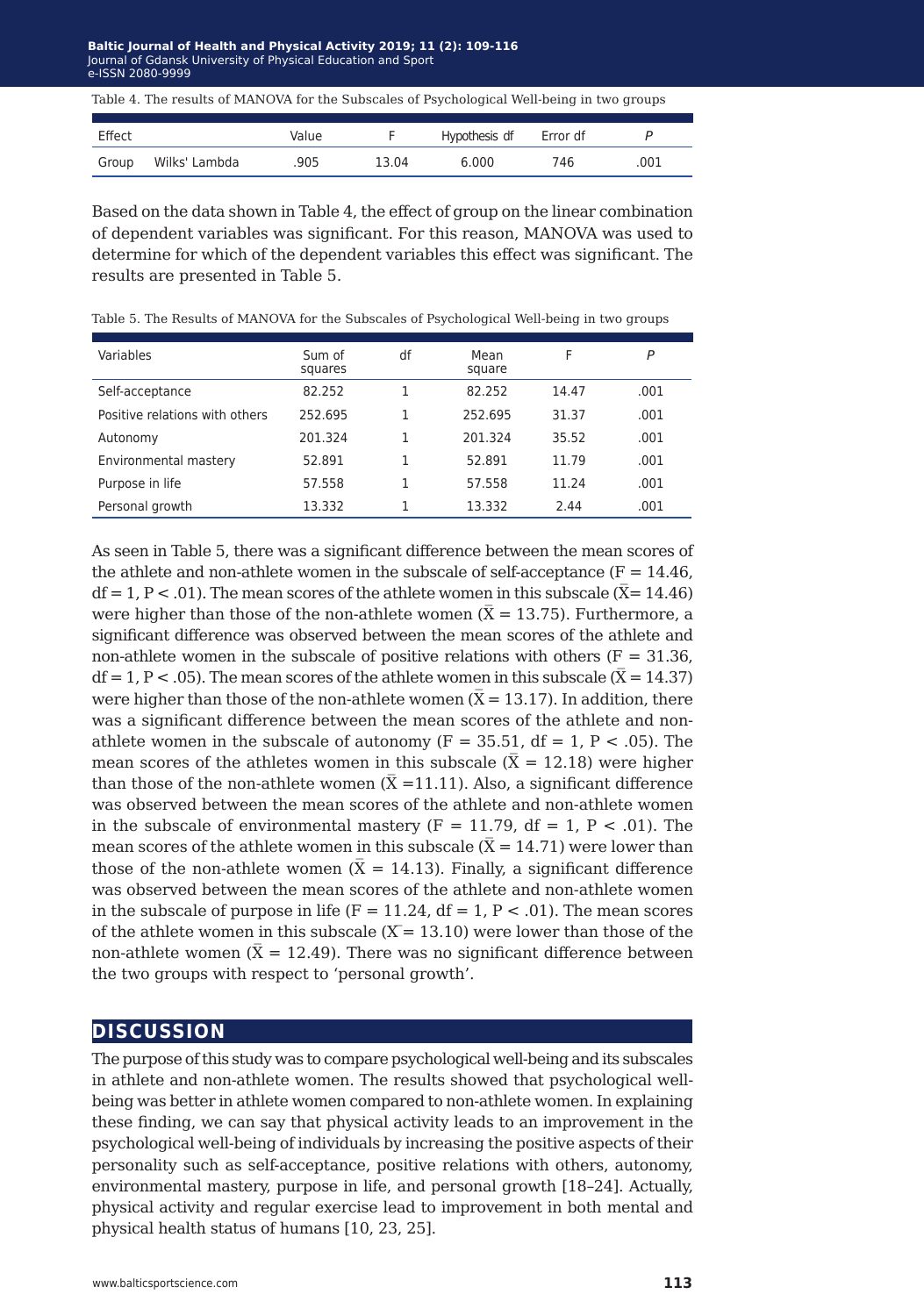Furthermore, the findings of this study showed that the average score of athlete women in self-acceptance was significantly higher than that of the non-athlete women. It can be argued that doing sport provides athletes with positive feedback. This positive feedback, in turn, can lead to a sense of competence, satisfaction, self-confidence, and self-acceptance in them [26, 27].

In addition, the findings showed that in the subscale of positive relations with others, the average score of athlete women was significantly higher than that of the non-athlete women. This finding can be supported by referring to the point that exercise and physical activity, as a social and cultural phenomenon, not only incite individuals to engage in interaction in a social network that has complex social relationships but also increase their social-emotional compatibility and help them to establish positive relationships with others [15, 28].

The findings of this study also showed that in the subscale of autonomy, the mean scores of the athlete women were significantly higher than those of the non-athlete women. It can be contended that exercise causes individuals to evaluate their behavior from within and adjust themselves to personal standards and resist social pressure, based on their own thinking and in their own way. As a result, the athlete women become more independent and show higher levels of autonomy and self-efficacy [29].

Moreover, the findings showed that in the subscale of environmental mastery, the average score of the athlete women was significantly higher than that of the non-athlete women. This finding could be explained by the point that exercise can force one to recognize his/her strengths and talents and use his/her strengths to dominate the environment [30, 31].

The findings showed that in the subscale of purpose in life, the average score of the athlete women was significantly higher than that of the non-athlete women. That could be supported based on the fact that athletes are athletic orientation [27, 32]. That is, athletes choose some goals during the competition and try to reach those goals [33]. That is why athletes have more purposeful in life [34]. As a result, it can be argued that the pursuit of physical and sports activities will increase the purposeful attitude of athletes and stimulate them to strive to compete, overcome the challenges, and achieve success, which considered together means achieving one's goals [35].

Finally, the findings of this study showed that there was no significant difference between the athlete and non-athlete women in the personal growth subscale. It seems that sport and physical activity may not have much effect on the personal growth and other related factors, such as social environment, community values, access to activities, and sports facilities, in Iranian culture. Other factors such as the social and economic status of one's family appear to be effective in that individual's personal growth.

In the end, it should be noted that this research was conducted only on women in Shiraz; therefore, for the results to be more generalizable, it is necessary that more research be carried out on males and in other cities.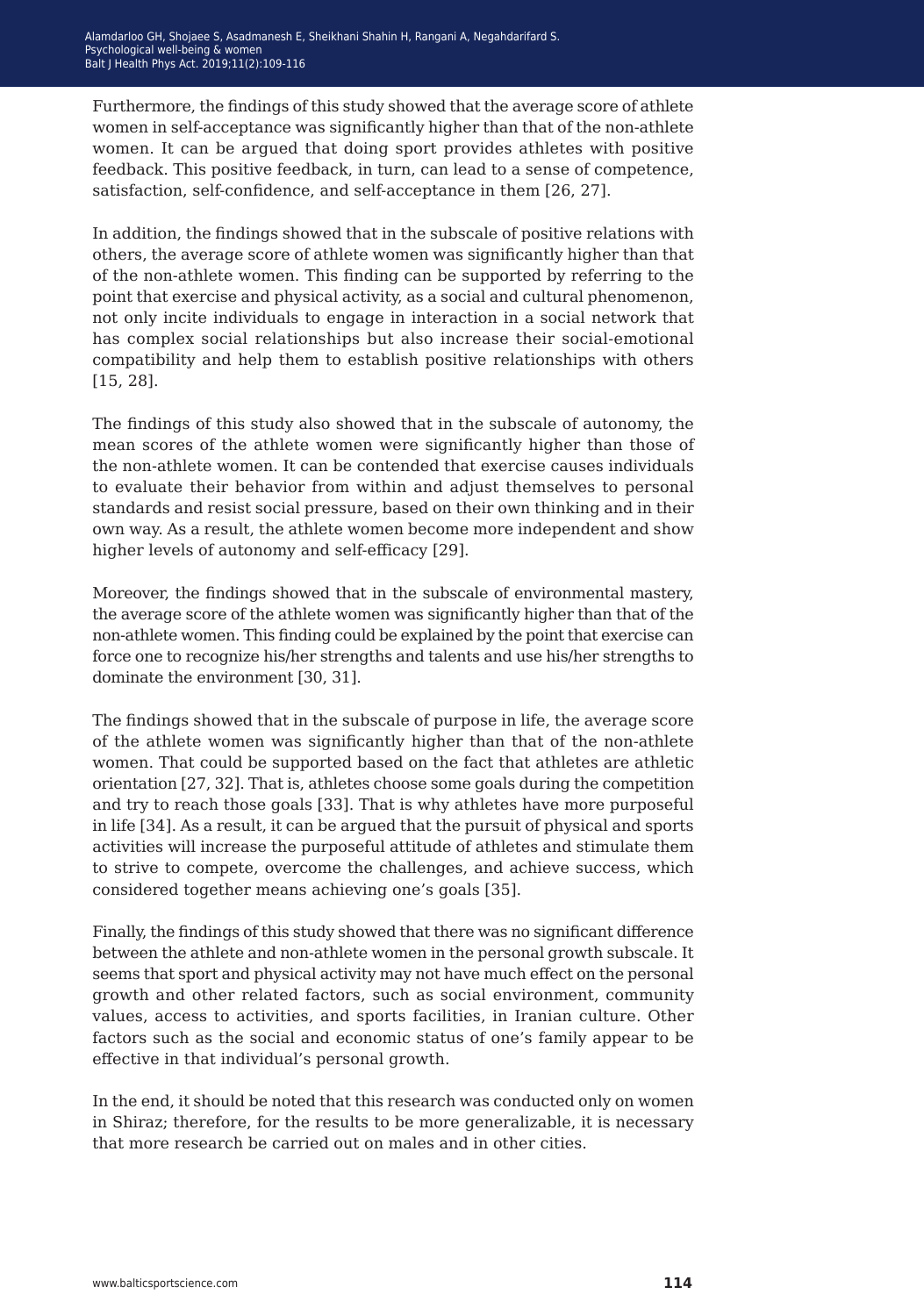## **conclusion**

According to the results of this study, psychological well-being was better in athlete women compared to non-athletic women. Therefore, it can be concluded that physical activity and exercise can be used as affordable and convenient ways to increase psychological well-being. In fact, we can prevent mental illness by expanding opportunities for participation in sports and physical activity. In addition, sports and youth organizations are recommended to include comprehensive exercise and physical activity programs to improve women's psychological wellbeing.

# **acknowledgments**

The authors are thankful to the women for their cooperation in the present study.

### **references**

- [1] Faulkner GE, Taylor AH, editors. Exercise, health and mental health: Emerging relationships. Taylor & Francis; 2005. <https://doi.org/10.4324/9780203415016>
- [2] World Health Organization, World Health Organization. Management of Substance Abuse Unit. Global status report on alcohol and health, 2014. World Health Organization; 2014.
- [3] Creek J, Lougher L. Occupational therapy and mental health. Elsevier Health Sciences; 2011 Nov 29.
- [4] Khumalo IP, Temane QM, Wissing MP. Well-being in the Batswana cultural context: Constructs and measures. J Psychol Africa. 2011 Jan 1;21(2):277-85.<https://doi.org/10.1080/14330237.2011.10820456>
- [5] Rugira J, Nienaber AW, Wissing MP. Psychological well-being among Tanzanian university students. J Psychol Africa. 2013 Jan 1;23(3):425-9. <https://doi.org/10.1080/14330237.2013.10820647>
- [6] Deci EL, Ryan RM. Facilitating optimal motivation and psychological well-being across life's domains. Canadian Psychology/Psychologiecanadienne. 2008 Feb;49(1):14. [https://doi.org/10.1037/0708-](https://doi.org/10.1037/0708-5591.49.1.14) [5591.49.1.14](https://doi.org/10.1037/0708-5591.49.1.14)
- [7] Karaś D, Cieciuch J, Keyes CL. The Polish adaptation of the mental health continuum-short form (MHC-SF). Personal Indiv Diff. 2014 Oct 1;69:104-9. <https://doi.org/10.1016/j.paid.2014.05.011>
- [8] Ryff CD. Happiness is everything, or is it? Explorations on the meaning of psychological well-being. J Personal Soc Psychol. 1989 Dec;57(6):1069. <https://doi.org/10.1037//0022-3514.57.6.1069>
- [9] Ryff CD, Keyes CL. The structure of psychological well-being revisited. J Personal Soc Psychol. 1995 Oct;69(4):719. <https://doi.org/10.1037//0022-3514.69.4.719>
- [10] Hidalgo JL, Bravo BN, Martínez IP, Pretel FA, Postigo JM, Rabadán FE. Psychological well-being, assessment tools and related factors. ii. 2010:77.
- [11] Ghiami Z, Khalaghi K, Soh KG, Roslan S. Comparison of mental health components among athlete and non-athlete adolescents. Int J Kinesiol Sport Sci. 2015 Jan 1;3(3):33. [https://doi.org/10.7575/](https://doi.org/10.7575/aiac.ijkss.v.3n.3p.33) [aiac.ijkss.v.3n.3p.33](https://doi.org/10.7575/aiac.ijkss.v.3n.3p.33)
- [12] Lordan G, Pakrashi D. Make time for physical activity or you may spend more time sick! Soc Indicat Res. 2014 Dec 1;119(3):1379-91.<https://doi.org/10.1007/s11205-013-0545-y>
- [13] Edwards DJ, Steyn BJ. Sport psychological skills training and psychological well-being. South Afr J Res Sport Phys Educ Recr. 2008 Jan 1;30(1):15-28. <https://doi.org/10.4314/sajrs.v30i1.25978>
- [14] Penedo FJ, Dahn JR. Exercise and well-being: a review of mental and physical health benefits associated with physical activity. Curr Opin Psychiatry. 2005 Mar 1;18(2):189-93. [https://doi.](https://doi.org/10.1097/00001504-200503000-00013) [org/10.1097/00001504-200503000-00013](https://doi.org/10.1097/00001504-200503000-00013)
- [15] Keyes CL. Promoting and protecting positive mental health: Early and often throughout the lifespan. In: Mental well-being. Springer Netherlands; 2013, 3-28. [https://doi.org/10.1007/978-94-007-5195-8\\_1](https://doi.org/10.1007/978-94-007-5195-8_1)
- [16] Li RH. Reliability and validity of a shorter Chinese version for Ryff's psychological well-being scale. Health Educ J. 2014 Jul;73(4):446-52.<https://doi.org/10.1177/0017896913485743>
- [17] Ryff CD, Singer BH. Know thyself and become what you are: A eudaimonic approach to psychological well-being. In: The exploration of happiness. Springer, Dordrecht; 2013, 97-116. [https://doi.](https://doi.org/10.1007/978-94-007-5702-8_6) [org/10.1007/978-94-007-5702-8\\_6](https://doi.org/10.1007/978-94-007-5702-8_6)
- [18] Blanchard CM, Fortier M, Sweet S, et al. Explaining physical activity levels from a self-efficacy perspective: The physical activity counseling trial. Ann Behav Med. 2007 Oct 1;34(3):323-8. [https://](https://doi.org/10.1007/BF02874557) [doi.org/10.1007/BF02874557](https://doi.org/10.1007/BF02874557)
- [19] Blaine BE, Rodman J, Newman JM. Weight loss treatment and psychological well-being: a review and meta-analysis. J Health Psychol. 2007 Jan;12(1):66-82.<https://doi.org/10.1177/1359105307071741>
- [20] Gray CE, Wilson PM. The relationship between organizational commitment, perceived relatedness, and intentions to continue in Canadian track and field officials. J Sport Behavior. 2008 Mar 1;31(1):44.
- [21] Netz Y, Wu MJ, Becker BJ, Tenenbaum G. Physical activity and psychological well-being in advanced age: a meta-analysis of intervention studies. Psychol Aging. 2005 Jun;20(2):272. [https://doi.](https://doi.org/10.1037/0882-7974.20.2.272) [org/10.1037/0882-7974.20.2.272](https://doi.org/10.1037/0882-7974.20.2.272)